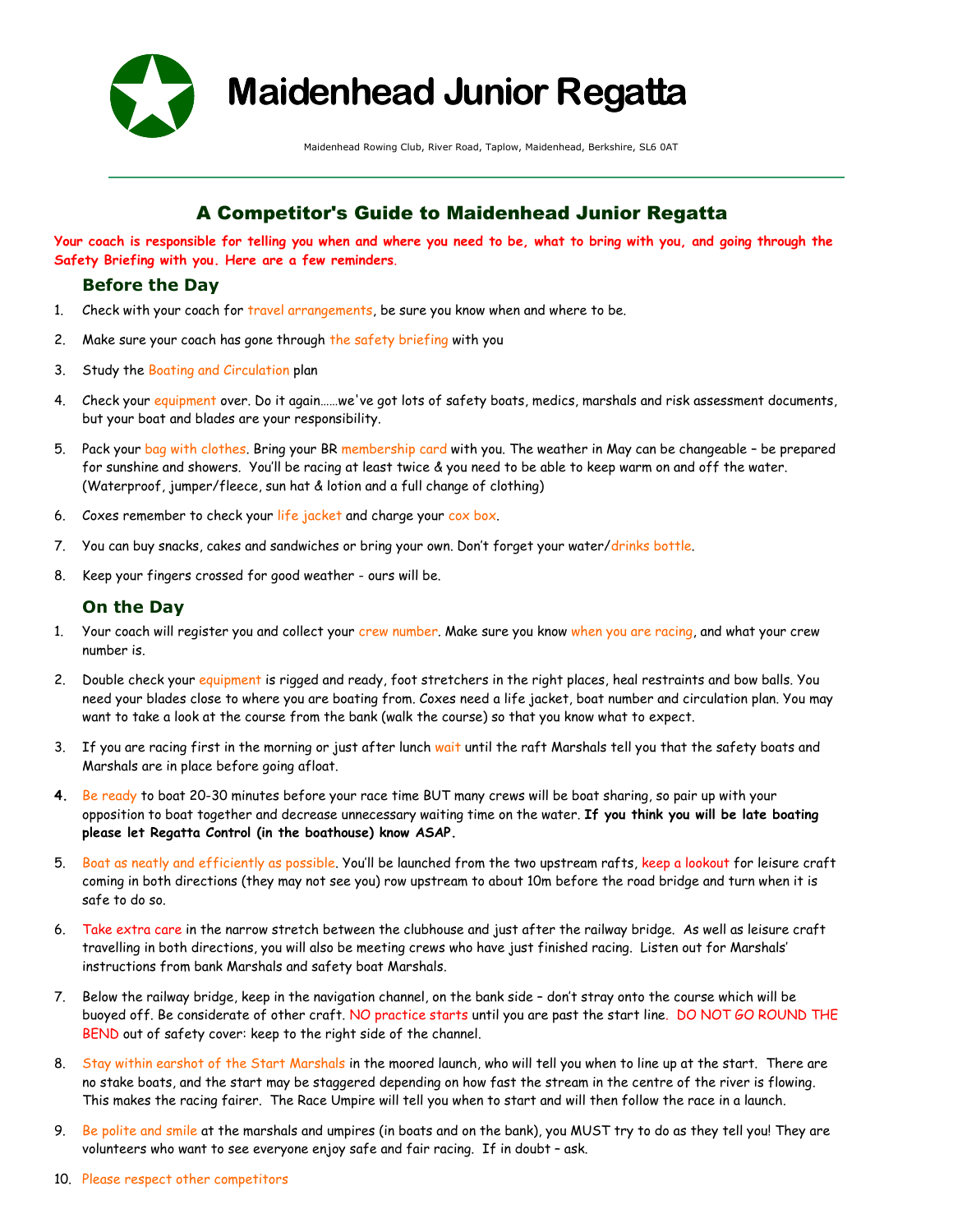- 11. **Race well**. If it goes wrong, get your crew back together as quickly as possible things could go wrong for the other crew too (and often do). **It's not over until the air horn/bell sounds at the finish line** (unless the Umpire stops the race). You might be tired now but there are lots of other boats around so stay alert. There should be people ready to help get your boat out when you get back to the rafts.
- 12. **If the finish judge declares a 'dead heat' you'll be told to turn and go back to the start in the navigation channel to the start to race again!**
- 13. **In the unlikely event of a capsize – stay with your boat, use it to keep you afloat.** Safety boats and bank marshals will be there quickly to help, try to listen for instructions.
- 14. If the racing doesn't go according to your plans don't despair. Even at top level competitions experienced rowers catch crabs, suffer equipment failure or even fail to do up their gates properly. Put it down to experience and enjoy the rest of the day.

# **Instructions from the Umpires – Race Procedure**

#### **At the start**

The marshals will hand you over to a British rowing licensed umpire; his/her job is to apply the rules during the race, as follows:

#### **Start Procedure**

The marshals will call you to the start by calling will call the race number, the event, the competitors for example "Race 29 a heat of the J14 beginner quads between Maidenhead and Guildford". You should then move to the start.

Once you are at the start as a check to ensure the correct crews are presented for the race, the umpire will call the race number, the event, the competitors and if time allows the outcome, for example "Race 29 a heat of the J14 beginner quads between Maidenhead and Guildford, the winner goes through to the semi-final and the other crew to the repechage", be sure to acknowledge the umpire when he calls your club. There with then be a pause.

#### **The Start (Roll Call)**

The umpire will name the crews in the race, in turn. When you hear this, you should be ready to race. He will then say "ATTENTION" and raise a red flag. After a brief pause he/she will say "GO" simultaneously dropping the red flag. That is your signal to start racing.'

#### **False Start**

If any crew jumps the start, the umpire will stop the race by waving the red flag and ringing a bell. You should immediately stop racing: if you continue to race you may be penalised. The umpire will tell the crews to return to the start and give an "official warning" to the offending crew. If a crew gets a second official warning in a race, they are automatically disqualified.

#### '**Keeping on station**

If a crew wanders off their proper course during the race, they will be instructed to return by the umpire. The umpire with raise a white flag above his head, call out the name of the crew, and then point it in the direction in which they must move. If both crews are merging together, he will raise a white flag vertically above his head and instruct them to "move apart". This may be repeated if you fail to respond If you fail to follow these instructions, you may be disqualified.

### '**Clashing**

'If two crews in a race actually make contact - for example, their blades clash - the umpire may stop the race by waving a red flag and ringing a bell, a clash does not mean that the race would stop only it might dependent on the umpire's opinion. He may decide the winner there and then, or he may tell the crews to go back to the start and race again.'

### **The finish**

If the race is in order and there is a clear winner, the umpire will show a white flag to the competitors and the finish judges. If he shows a red flag, there is some problem with the outcome, and you should await instructions from the umpire.'

#### **Disputes**

If you wish to protest about the outcome of a race, you should raise a hand and call to the umpire, you must raise your hands and call to the umpire immediately AFTER the race has finished, he will come and talk to you about it.

If you are still not happy with the decision or revised decision, you may make an appeal to the Chairman of the Race Committee in the finish tent, but to do so you must be supported by your club captain or senior coach.